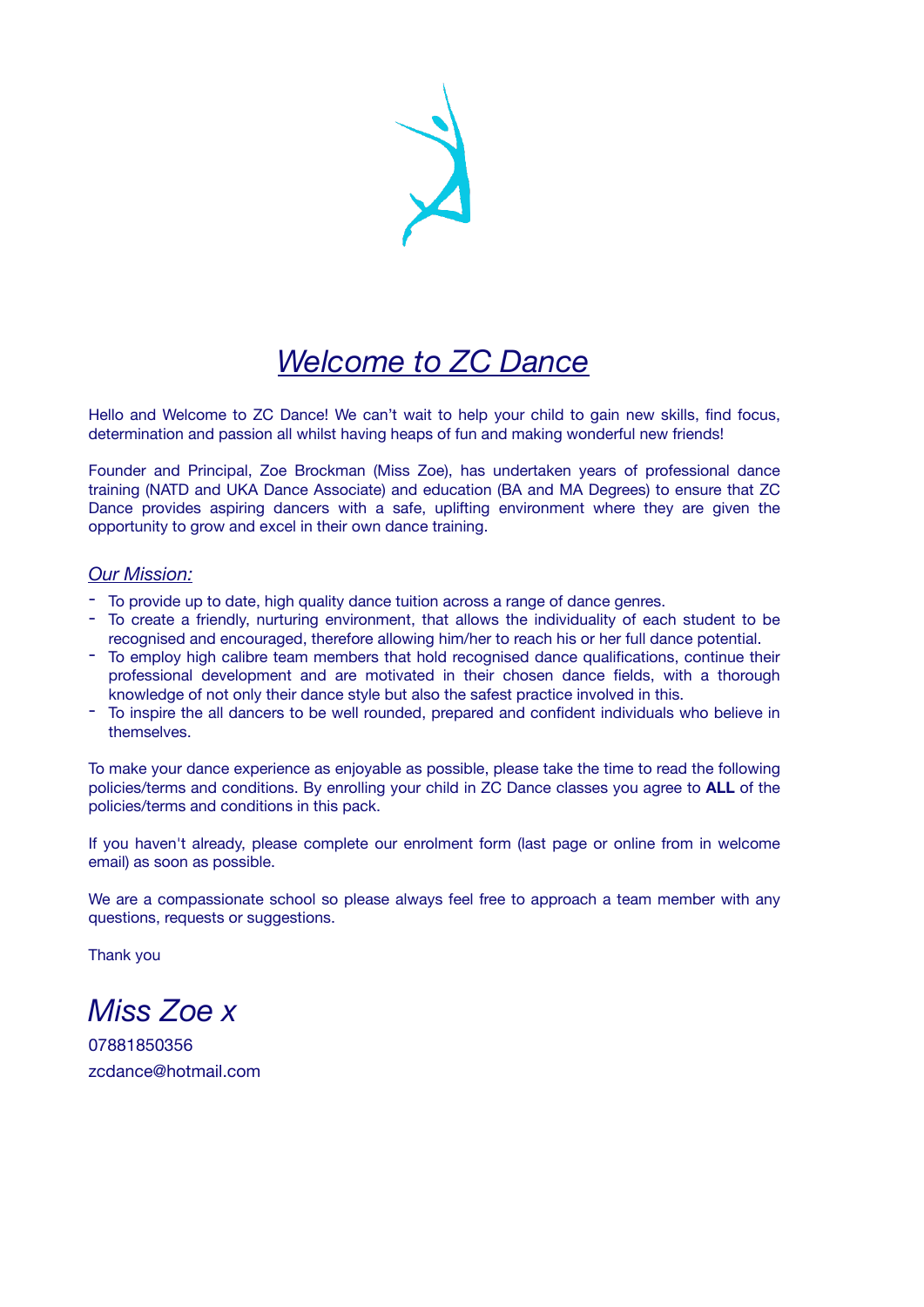# *General Terms and Conditions*

- ZC Dance's Health and Safety policy and **all** other ZC Policies must be followed at all times.<br>It is parent/guardian responsibility to notify ZC of any changes to their emergency contact details or child's
- medical information. Parents/guardians should inform ZC of any new health considerations or injuries before
- class.<br>Students must be supervised by their parent/guardian on premises until the class is called in. If leaving the premises during class time please be advised that ZC Dance are not responsible for supervising dancers in between classes. Parents/guardians are asked to be back on premises at least 5 minutes before the end of
- 
- their student's class ready for collection.<br>The responsible for any lost, damaged or stolen property.<br>The ZC Dance will not publish or post any images (static or moving) of children across any of its online channels without prior parental consent. We ask that all parents, guardians and students follow the same guideline. Please report any concerns regarding this subject to Miss Zoe immediately.<br>The smoking (including vaping) is permitted in and around the dance school building.<br>The Understand than due to the nature of dance practice, at ti
- 
- hold a position, correct alignment etc. Contact will always be kept to a minimum.

# *ZC Dance's Fees and Absence Policy*

- All fees are required to be paid monthly/termly in advance upon receiving an invoice. (Invoices will be sent to the email address provided on enrolment form)
- All fees must be paid via BACS, cash or cheque. If paying cash or cheque this must be received by the last class of the previous month.
- Tuition fees cover only the time the students spend in the studio with a ZC Dance teacher. Fees do not cover uniform, shoes, costumes or any other extras.

#### **Fees paid after the payment due date may incur a 10% charge.**

- 
- If your dancer is going to miss a class for any reason please let ZC Dance know ASAP.<br>- Missed classes, for any reason, will not be refunded or carried over to the next month/term. Missed classes, however, can be 'made up' during the dancer's first week back in classes after absence. Dancers can attend a class of any genre that is suitable for their age group. This needs to be prearranged with the ZC Dance teachers. 'Make up' classes can only be taken in the first week back in classes after absence, after this the 'make up' option is not available and the missed class will be
- Prearranging absence Providing a minimum of 2 weeks written notice including dates to be missed has been given to ZC Dance fees will be adjusted accordingly. If less or no notice is given fees cannot
- be carried over or refunded but a 'make up' class can be taken.<br>- In the event of serious or long term illness ZC Dance asks that a parent contacts us at their earliest convenience to agree the best suitable arrangement. This also applies in the event of broken/
- dislocated bones.<br>- Providing the individual is not contagious (or being sick) students are encouraged to attend classes even if they are not able to dance. Observation can be extremely useful for dancers and prevents them missing any important information.

#### **Should a student wish to stop attending classes we ask that parents let the school know. Fees already paid will not be refunded.**

# *Health and Safety Policy*

ZC Dance believes that the health and safety of children is of paramount importance. We strive to make our school a safe and healthy place for children, parents, staff and volunteers. To assist with this all pupils must complete an Enrolment Form when joining the school with clear information regarding emergency contacts and any relevant medical history. A copy of emergency contact numbers and medical information will be stored on class registers (confidential, password protected device).

- 
- 
- A Health and safety policy is provided to parents of children in our school welcome pack.<br>
 ZC Dance holds public liability insurance. The certificate for public liability insurance can seen upon request.<br>
 At least o
- designated member of staff and re-stocked as necessary.<br>- All accidents are to be reported to the Principal and recorded on an accident form.
- 
- Parents understand that dance is as active activity, and whilst every effort is made to avoid them, injuries can happen. ZC Dance accept no responsibility for injuries sustained/further damaged.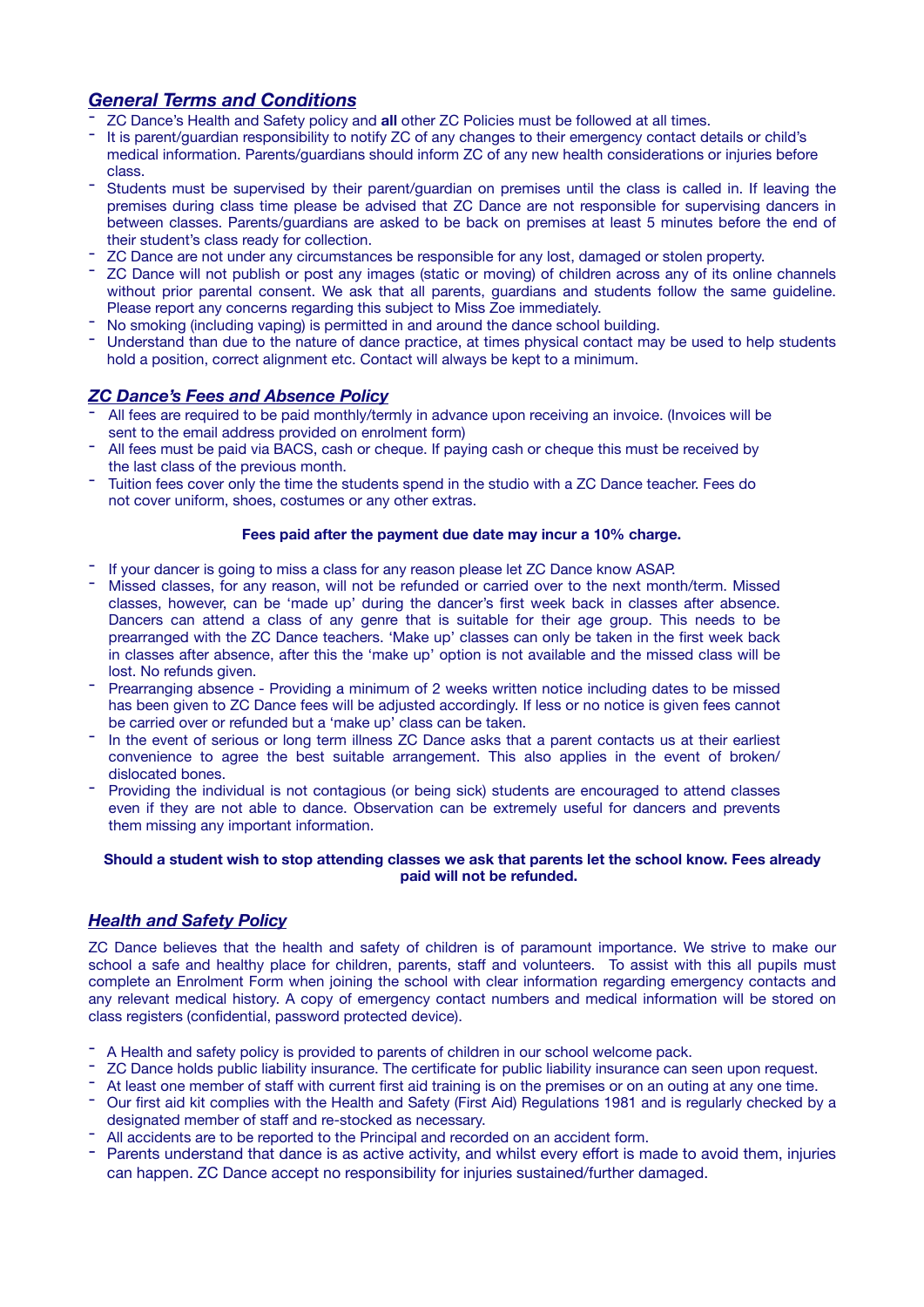#### *Studio Safety*

- 
- 
- Only water is permitted in the dance space.<br>The Eating/chewing gum whilst dancing is not permitted under any circumstance.<br>The is extremely important that students come to classes dressed in full ZC Dance uniform in orde
- work correctly and safely in class. This includes correct hair and shoes.<br>- Registers are taken at the beginning of each class. Teacher/Assistants are placed on each door at the end of<br>- class to ensure no child leaves wit
- All surfaces, sockets, lighting are checked regularly to ensure they are clean and not uneven or damaged. Floors are swept and mopped to ensure safety.<br>
The All ZC Dance electrical equipment conforms to safety requirements and is checked regularly.<br>
The Anyone wishing to enter the premises must be escorted by a member of the t
- 
- 
- 

#### *Outings and visits*

At times there may be opportunities that require ZC Dance to leave our regular venue. The following procedures are in place for this.

- 
- 
- 
- 
- Parents always sign consent forms before major outings.<br>
 A risk assessment is carried out before an outing takes place.<br>
 Our adult to child ratio is higher and all adults are DBS checked and supervised<br>
 Registers a cover.

#### *Fire safety*

Meet Point: Winners Gym Carpark (if safe and appropriate) Fire Officer: Zoe Brockman

- Smoke detectors/alarms and fire fighting appliances are fitted in appropriate high risk areas of the building and are checked as specified by the manufacturer (carried out by venue owners, not ZC Dance).<br>
The event of discovery of a fire, activate the fire alarm. Keep calm. Try to keep others calm.<br>
The event of discovery of a fire, a
- 
- 
- 
- 
- 
- absences or concerns should be reported immediately to the Health and safety Officer.<br>- Do not re-enter the building until you are informed to do so by the Health and Safety Officer.

#### *Personal Data Policy*

Customers and their children of ZC Dance have the right to know what personal data of theirs and their children we collect or hold. They also hold the right to know why it is stored, how it is used, who it will be shared with and how long it will be stored. This policy provides that information.

In order for ZC Dance to carry out our work successfully, and to fulfil our legal and regulatory obligations, we collect a range of personal data from our clients. This information is that provided by yourself on the ZC enrolment from and includes:

- 
- 
- 
- 
- Names of both yourself and your child<br>
 Your child's date of birth<br>
 Your child's medical information<br>
 Your contact details<br>
 Permission to video/photograph your child and use this for marketing<br>
 Permission to per
- 
- 

This data is accessible to ZC Dance employees only. At times this information may be shared with our examination boards - all of whom are bound by duties of confidentiality and parents will be informed when this information is being shared.

The data collected is stored electronically on password protected devices (only ZC Dance employees have access to these devices) and kept for the following purposes:

- 
- 
- Administration<br>- Emergency contact<br>- Marketing/Advertising ZC Dance Workshops, Shows and events<br>- To enter dancers into examinations
-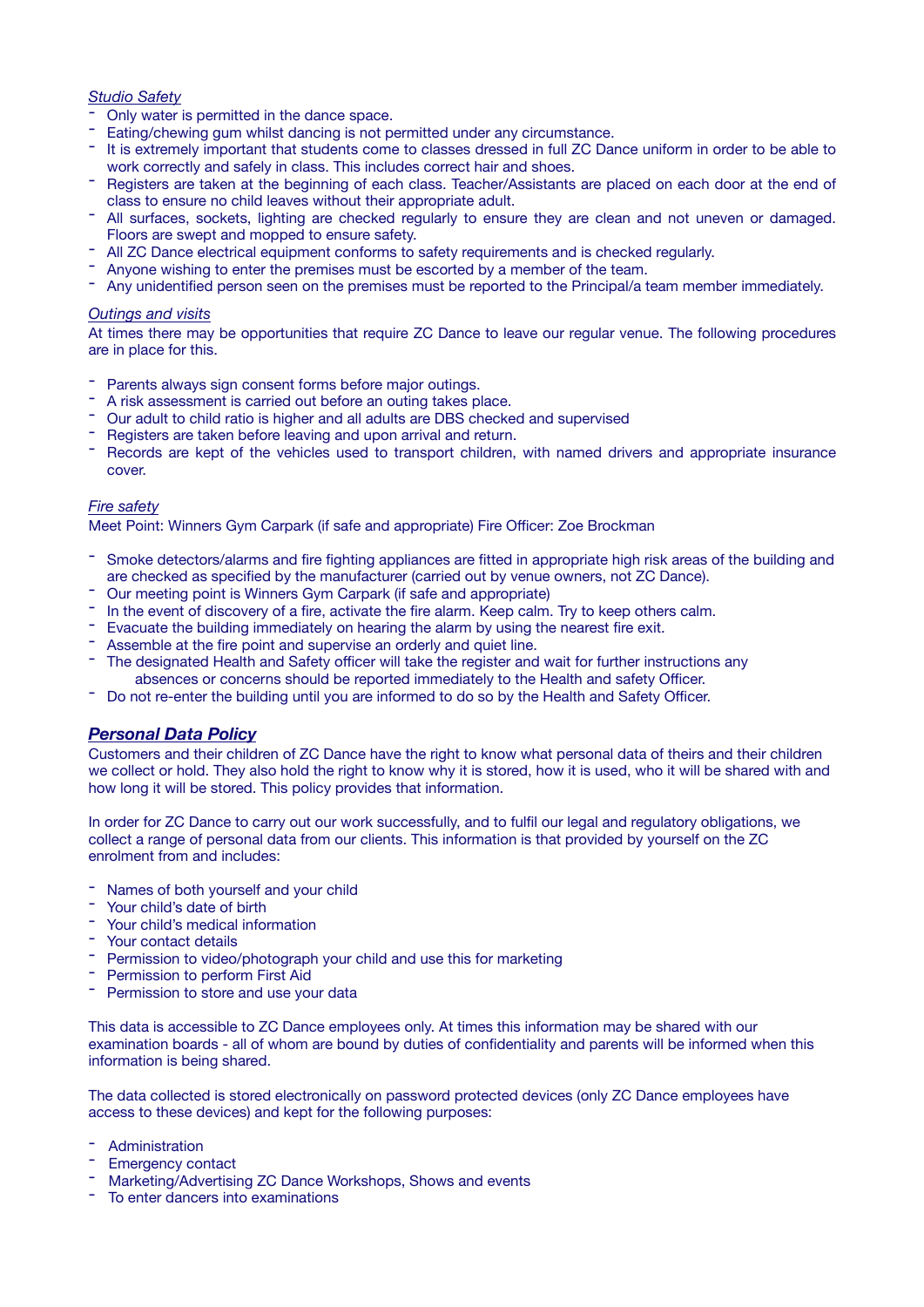- And general contact such as keeping parents up to date with ZC Dance related information such as class day/time changes, extra rehearsals, student progress, uniform orders, exams and performances, invoicing, to advertise our additional workshops and events, for example parties, summer schools, performances, ticket sales for those performance.

The retention and processing of the data collected is based on your consent (given by you when completing your enrolment form), on fulfilling our obligations to you and on fulfilling our legal obligations. In keeping with this ZC Dance only store the information of students currently enrolled in classes, should you leave ZC Dance your information will be removed after 3 months.

Team members at ZC Dance are not at liberty to enter into conversation with or disclose any information to parents relating to other ZC students. You have the right to check what personal data we hold for you. If you have any questions or concerns about our retention or use of your personal data, please contact Zoe.

## *Safeguarding Policy*

ZC Dance has a 'duty of care' to provide a safe environment, conducive to advocating the health and well-being of all students attending classes with them. The aim of this policy is to ensure that all children/youth attending ZC Dance are well protected and that there are systems in place to protect their welfare.

The key purposes of this policy are:

- 1. To provide protection for children during classes at ZC Dance<br>2. To facilitate employees with procedures to follow should they
- 2. To facilitate employees with procedures to follow should they suspect a child may be at risk of/experiencing abuse.

## How ZC Dance will safeguard children

- 
- 
- The By valuing, listening to and respecting them<br>The Sharing our safeguarding/child protection policy with children, parents and all employees.<br>The Contacting the appropriate agencies if/when necessary and supporting any s subject to abuse in accordance with the agreed procedure.<br>- Practicing safe recruitment at all times by checking the suitability of ALL staff and volunteers that will be
- working with children attending the school. This includes DBS checking were eligible and providing in house
- 
- 
- training.<br>
The Providing a designated safeguarding/child protection officer who will receive appropriate training.<br>
The Building a nurturing, safe environment in which children attending the school can learn, develop and g
- 
- Respecting personal privacy and providing changing area<br>
 Keeping any physical contact with a child to a minimum and avoided unless necessary.<br>
 Delivering feedback in a positive manner.<br>
 Private contact with a child
- 
- 
- 1:1 dance sessions.<br>- Only children with written parental consent will be filmed or photographed. All videos and images must focus
- on the activity/dance and be appropriate.<br>- No ZC team member will be friends with current students on any form of social media unless a student is part of a teaching assistant role and requires access to ZC Dance via social media. Parental consent must be given
- for this if under 18.<br>- The use of mobile phones/cameras by any one other than a ZC Dance team member is prohibited in the dance space without consent.

It is not the responsibility of anyone working at ZC Dance, paid or voluntary, to decide whether a child is being abused or not. It is their responsibility to act on their concern in an appropriate manner by contacting ZC Dance's safeguarding/child protection officer and/or the appropriate agencies. It is the responsibility of the appropriate authority to investigate the incident/allegation.

Thank you for taking the time to read through this pack. By enrolling your child into the school and bringing them to classes you automatically agree to the terms and polices stated above.

> We look forward to dancing with you! The ZC Team x